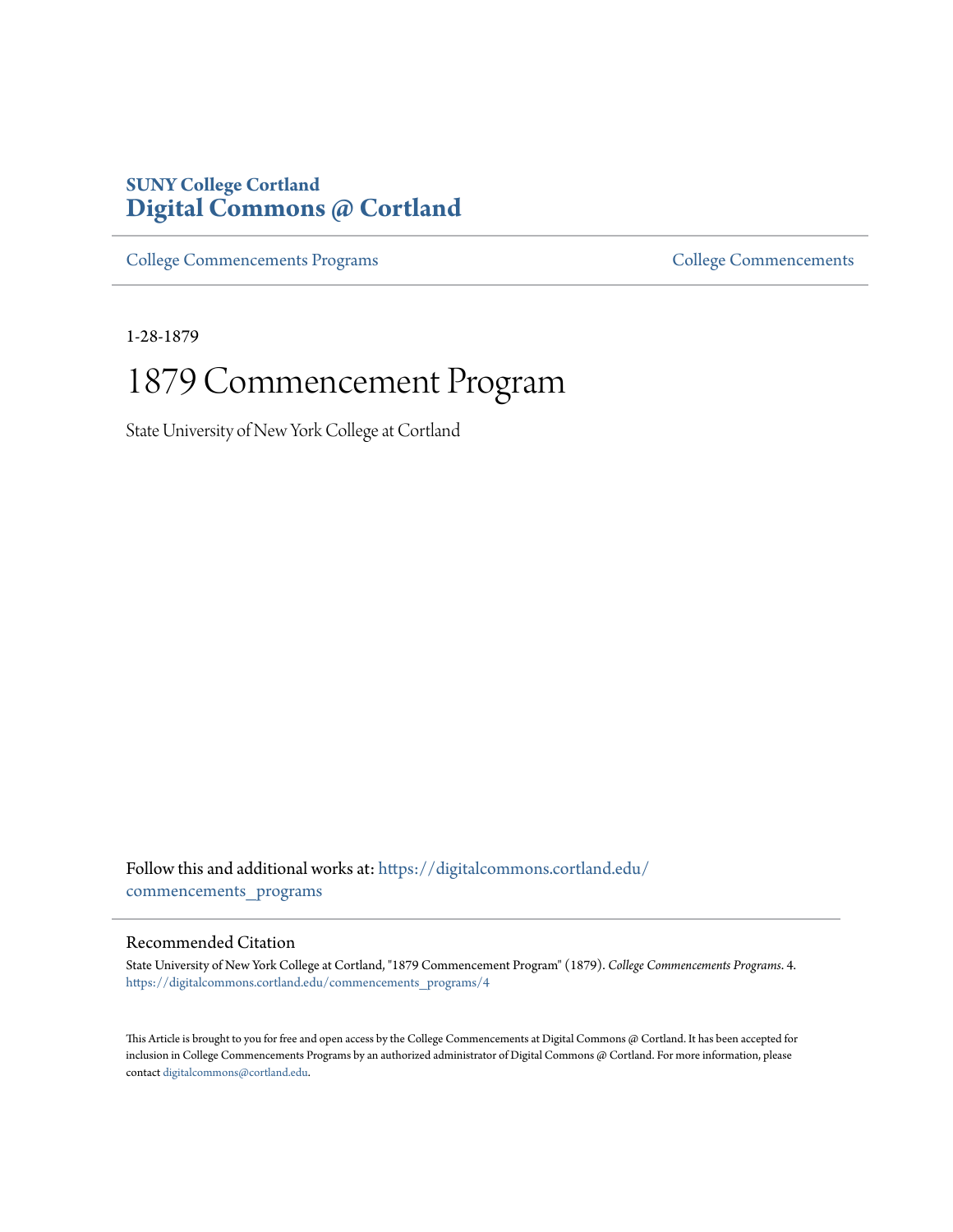1879 January GTATE NORMAL AND TRAINING SCHOOL. W 7.39  $\widehat{et}_{t_{2o}\text{c}lock}$  P. M., Tuesday, January,  $^{28,~1870\cdot}$ CORTLAND, N.Y.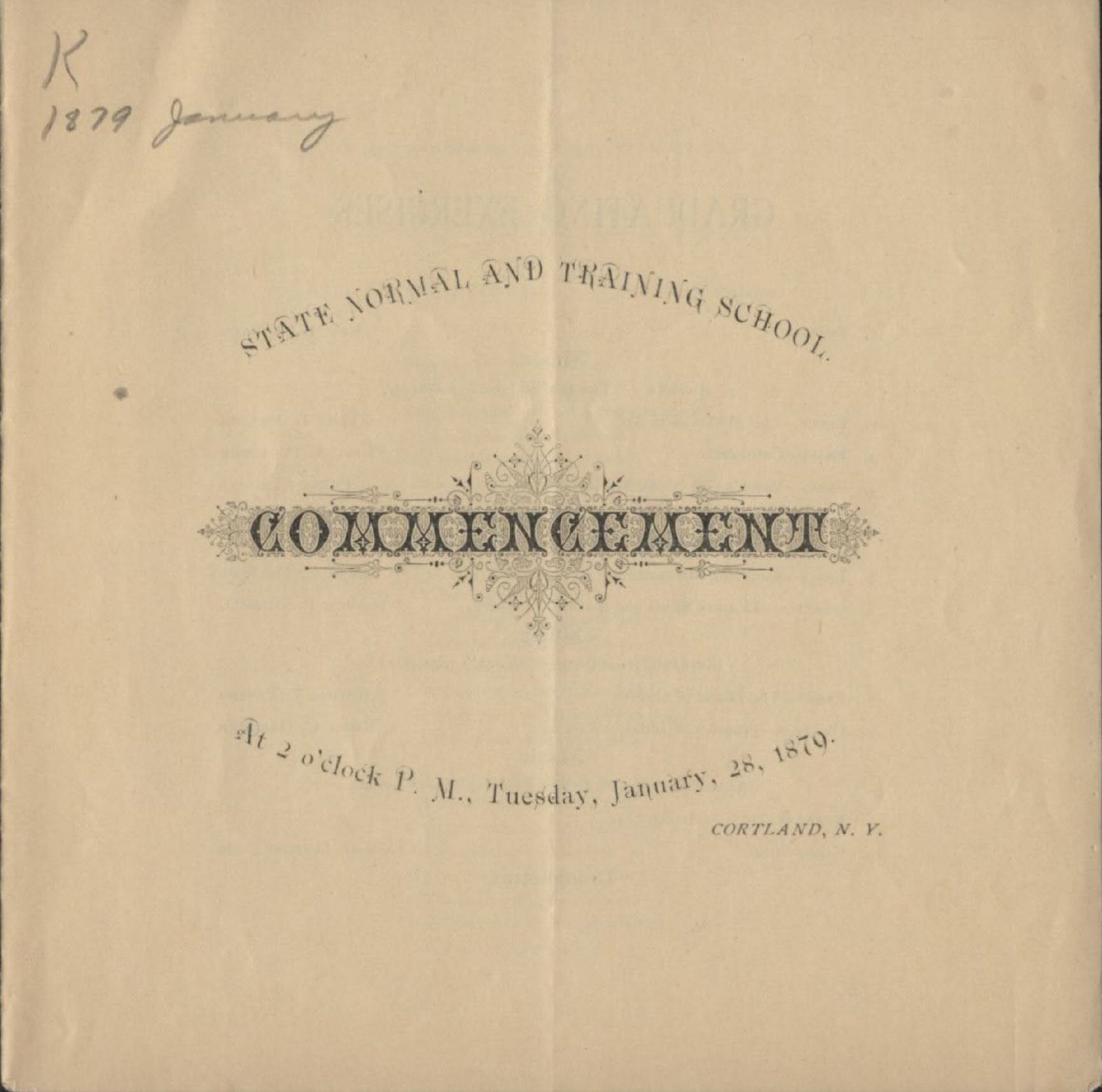## GRADUATING EXERCISES.

**t.** PRAYER

×

×

×

- - - - REV. G. W. IZER

36

### Nusic.

### ANTHEM-" The God of Israel"-Rossini.

ELLEN L. DRAPER 2. Essay-The Madonna in Art, - - - -Essay-Cathedrals - -- - - FLORA A. FLETCHER  $\overline{a}$ . 4. ESSAY-Rome's Gift to the World, - - - - - FRANC C. ELLIS Nusic.

CHORUS<sup>-"</sup> The Day is Advancing "-Bellini.

5. ESSAY-Enduring Monuments, . . . . SARAH E. FORTNER

6. ORATION-Literary Spirit and Scientific Inquiry, - DAYTON P. STOWELL Music.

INSTRUMENTAL DURT-"March"-Schubert.

7. ESSAY-The Island of Cyprus - - - - - BETHIA J. TAYLOR 8. ORATION-Progress of Ideas in Russia, - - - EMMA C. GARDNER

#### Music.

ANTHEM-" Star of Descending Night"-Fnierson.

O. PRESENTATION OF DIPLOMAS.

gen<br>141

- - - - - CLASS OF JANUARY, 1879 to. CLASS SONG. **Card** Benediction.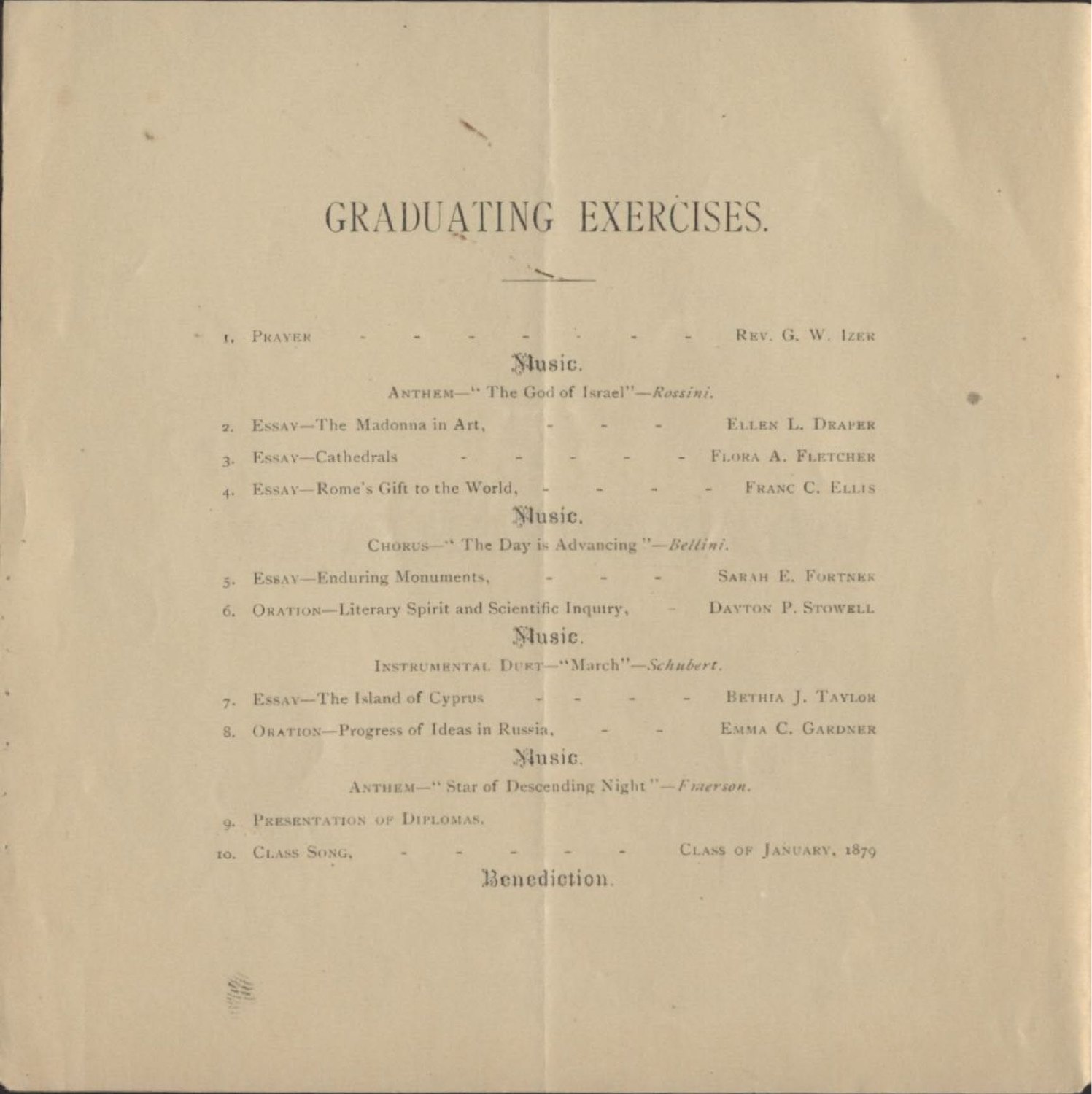"The joy is in winning, not in wearing the laurels."

# CLASS SONG OF '70.

Words by BETHIA 7, TAYLOR.

Music Selected.

Dear Alma Mater as we go, Our toiling just begun, Thy cheering voice seems now to speak Of some slight battles won : But greater battles lie beyond Which greater strength demand. Let then the lesson thou hast given Uphold each willing hand.

Life's every path before us lies, Times portals open wide, The river with its onward rush Nears heavens eternal tide. As on the gliding stream we launch With more of hope than fear, May faith and patience lend us aid To hold our watchword dear.

We labor not for laurels fair To crown the journey's end, For purer bliss and brighter joys The winning will attend. Where duty beckons then our feet The path will ne'er despise, Rest cometh with the laurels won, Joy in the winning lies.